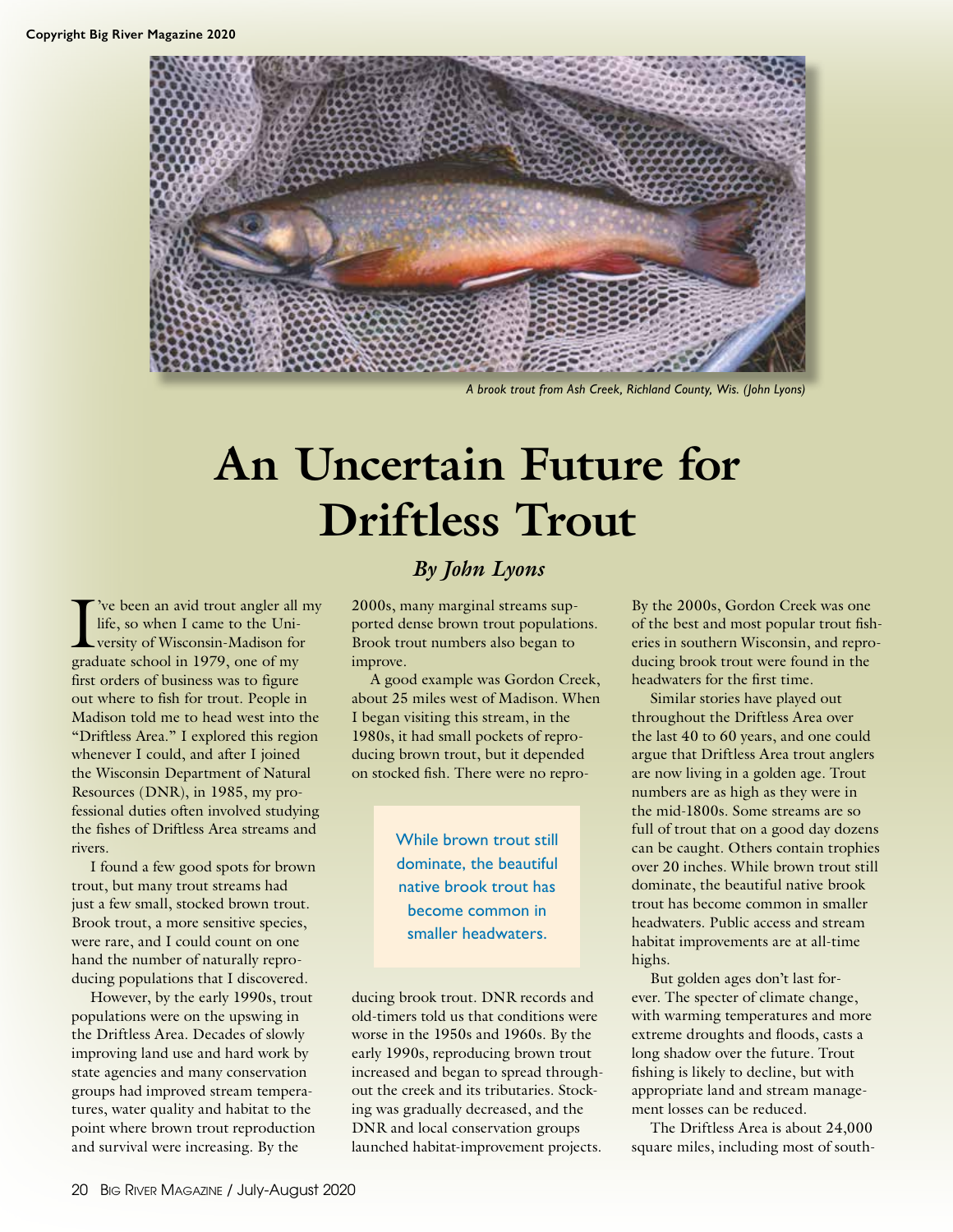western Wisconsin, portions of southeastern Minnesota and northeastern Iowa, and a small piece of northwestern Illinois. The Mississippi River runs through the heart of it. Most of the region was never covered by glaciers during the last ice age, which began 2.5 million years ago. Consequently it has little to no glacial "drift," the sediments brought by glaciers. Hence the name Driftless. The glaciers never scraped and flattened the landscape as in surrounding areas, leaving the ancient ridges and steep-sided valleys formed by eons of natural erosion from streams and rivers. Bedrock, consisting of alternating layers of limestones and sandstones, is near the surface and is usually covered with productive but highly erodible silty soils. The limestone bedrock is cracked, allowing groundwater to flow through it creating caves, sinkholes and many

large springs. These springs and many smaller groundwater seeps keep stream flows steady and cold during hot and dry periods, making for excellent trout habitat.

### Learning Curve

When Euro-American settlers first arrived here in the early to mid-1800s, they found clear cold streams full of brook trout, surrounded by forests, oak savannas, prairies and wetlands. They quickly put the valley floors and ridge tops to the plow, drained and filled many wetlands, and put livestock on the steep slopes to graze. Wheat fields and later corn fields and pastures replaced the natural vegetation, and soil erosion accelerated. In just a few decades the valley floors were filled with two to more than six feet of soil washed from ridge tops. Streams were choked with silt, covering the gravel

and cobble bottoms the trout need for feeding and spawning. Stream banks grew high and unstable, and the water became cloudy. Precipitation rapidly ran off the land into streams before it had time to soak in and replenish the groundwater. Flooding became common and severe, while the water table dropped until streams became sluggish and the water too warm for trout during hot, dry periods. Sediment was carried down to the Mississippi, where it filled sloughs and backwaters. By the early 1900s, the Driftless landscape was devastated, farming yields had dropped, and trout were nearly gone.

The recovery began in the 1930s. Erosion and declining farm productivity was so severe that area leaders, led by conservationist Aldo Leopold, convinced the U.S. government to establish the first ever "Soil Demonstration Area," in the Coon Creek watershed,



*A shaded stream stays cooler, creating a better habitat for trout. (Reggie McLeod)*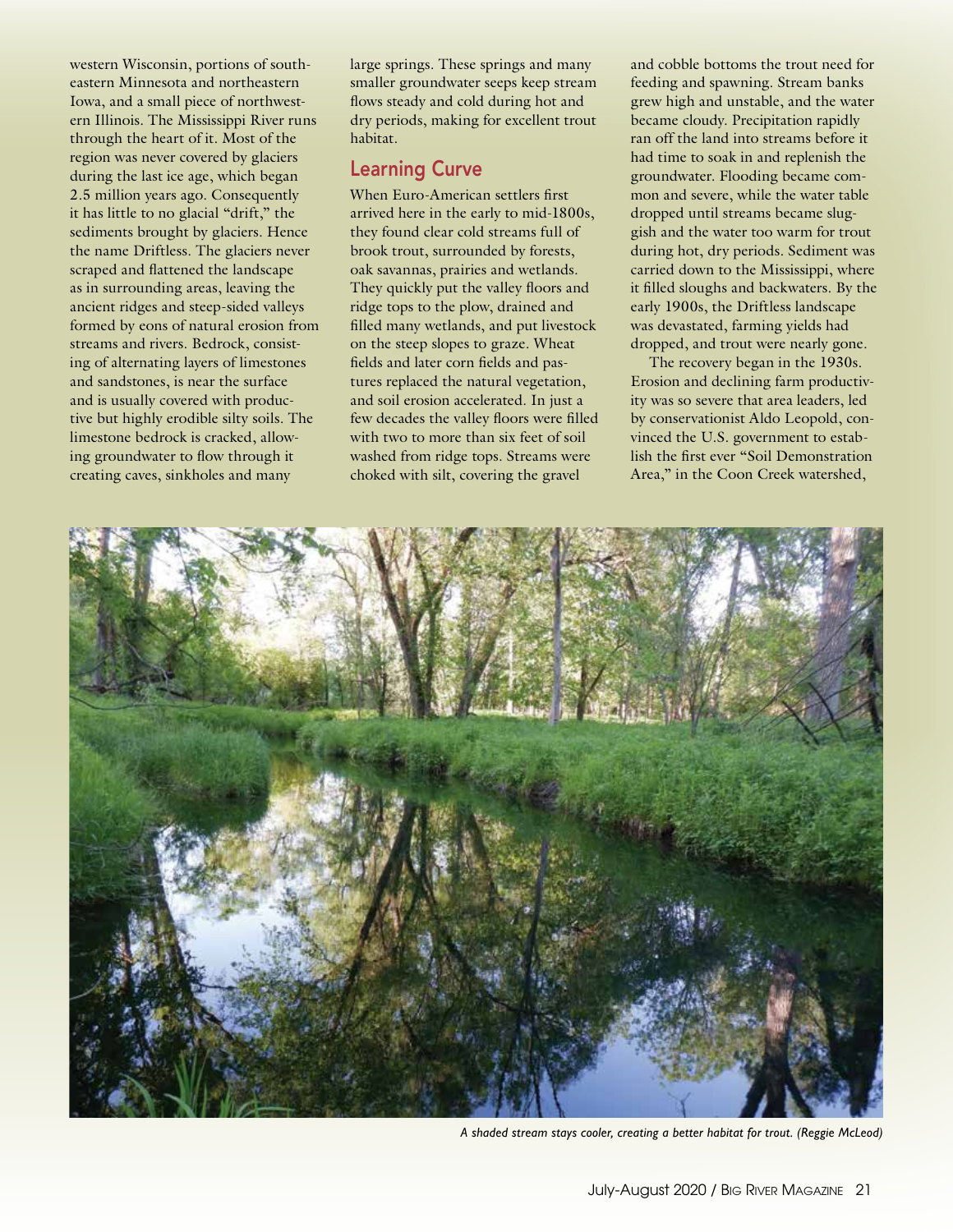

*These maps show how Driftless Area trout streams in Wisconsin and Minnesota may change in the future, based on FishVis modeling. The maps on the left show streams in black that could support brook trout (above) and brown trout (below) in 2010. The 2060 maps, on the right, estimate how the streams will change in the next 40 years if landuse practices do not improve to compensate for the effects of climate change. Bright green streams would still be suitable, dull green to dull orange streams would become marginal and bright orange streams would no longer support brook trout (above) and brown trout (below).*



southeast of La Crosse, Wis., in 1934. The Civilian Conservation Corps, university and government scientists, and local farmers worked together to develop techniques to reduce erosion, eliminate gullies, improve streams and wildlife habitat, and restore farm productivity. Gradually these techniques were applied throughout the Driftless Area and beyond. The recovery was gradual and slow, taking more than 50 years, but by the 1990s erosion had been much reduced, stream flows, water temperatures and quality were improved, and trout populations began to thrive again. Local conservation groups worked with government agencies to restock areas where trout had been eliminated. By the 2000s, the Driftless Area had become a nationally known trout fishing destination.

# Planning for the Future

However, Driftless Area trout streams still face substantial threats. Many suffer from excessive erosion and storm runoff, creating miles of high eroding banks. Silt from these banks and surrounding lands smothers trout habitat in places. Fertilizer and manure washed from farmlands

degrades water quality. Leakage from manure storage sites cause major fish kills. Nutrients in streams promote excessive algae and plant growth that can deplete oxygen in the stream at night and impede flow during dry spells. The same fractured bedrock that feeds springs also readily carries nitrogen from manure and fertilizer into the groundwater. One family of nitrogen compounds, nitrates, have reached unhealthy levels in many private wells in the Driftless Area, presenting a danger to people as well as to trout.

On a broader scale, most of the pollutants in the Mississippi get there via streams and smaller rivers. Some of the nitrogen in streams reaches the Mississippi then the Gulf of Mexico where it creates a vast summer "dead zone" where few organisms can survive. Improving the water in streams also benefits the Mississippi and even the Gulf of Mexico.

Driftless Area trout streams have long been popular, but the anglers using them have changed over the last 40 to 60 years. During the 1950s through the early 1980s, most were locals, traveling only a few miles to reach their favorite fishing spot. They fished mainly with bait or spinners and kept a large share of the trout they caught. Fishing pressure was high but mostly

The modern out-of-town trout angler typically spends more money per fishing trip than the local angler, so catering to visiting anglers has become an important economic activity in many parts of the Driftless Area.

concentrated in the spring. State agencies raised and stocked myriad "catchable-sized" trout to meet the heavy demand.

Since the early 1980s, angling patterns have shifted substantially. Now most anglers fishing in the Driftless Area live somewhere else and drive 25 to 250 miles or more to their favorite fishing spots. Bait and spin fishing are still widely practiced, but fly fishing has increased dramatically as well as "catch-and-release" fishing. Improved habitat and catch-and-release have dramatically reduced the need for stocking trout. Exact changes in fishing pressure are hard to gauge, but it looks as if the number of trout anglers may have declined slightly, although the average angler may fish more days. Individual streams see fewer anglers because they are spread out over more good streams. Fishing is still highest in the spring, but it is more spread out over the entire year.

The modern out-of-town trout angler typically spends more money per fishing trip than the local angler, so catering to visiting anglers has become an important economic activity in many parts of the Driftless Area. A study commissioned by Trout Unlimited estimated that in 2016 trout fishing brought in up to \$1.6 billion and supported 6,500 jobs in the region.

# Stream Time Machine

For the last 15 years, I have worked with a team of scientists from the Wisconsin and Michigan DNRs, U.S. Geological Survey, University of Wisconsin-Madison and Michigan State University, funded by the U.S. Fish and Wildlife Service and